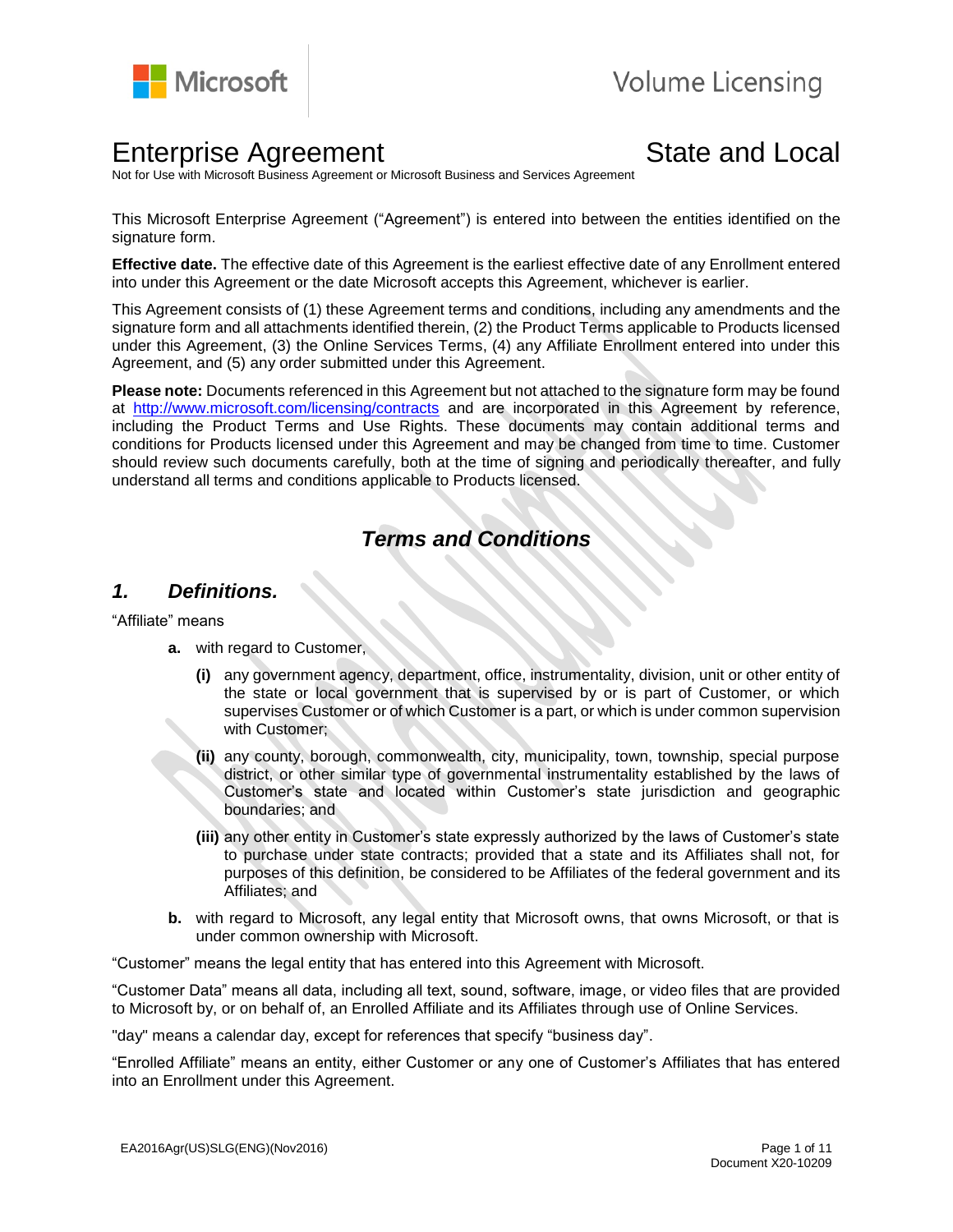"Enrollment" means the document that an Enrolled Affiliate submits under this Agreement to place orders for Products.

"Enterprise" means an Enrolled Affiliate and the Affiliates for which it is responsible and chooses on its Enrollment to include in its enterprise.

"Fixes" means Product fixes, modifications or enhancements, or their derivatives, that Microsoft either releases generally (such as Product service packs) or provides to Customer to address a specific issue.

"License" means the right to download, install, access and use a Product. For certain Products, a License may be available on a fixed term or subscription basis ("Subscription License"). Licenses for Online Services will be considered Subscription Licenses.

"Microsoft" means the Microsoft Affiliate that has entered into this Agreement or an Enrollment and its Affiliates, as appropriate.

"Online Services" means the Microsoft-hosted services identified as Online Services in the Product Terms.

"Online Services Terms" means the additional terms that apply to Customer's use of Online Services published on the Volume Licensing Site and updated from time to time.

"Product" means all products identified in the Product Terms, such as all Software, Online Services and other web-based services, including pre-release or beta versions.

"Product Terms" means the document that provides information about Microsoft Products and Professional Services available through volume licensing. The Product Terms document is published on the Volume Licensing Site and is updated from time to time.

"SLA" means Service Level Agreement, which specifies the minimum service level for Online Services and is published on the Volume Licensing Site.

"Software" means licensed copies of Microsoft software identified on the Product Terms. Software does not include Online Services, but Software may be part of an Online Service.

"Software Assurance" is an offering by Microsoft that provides new version rights and other benefits for Products as further described in the Product Terms.

"Trade Secret" means information that is not generally known or readily ascertainable to the public, has economic value as a result, and has been subject to reasonable steps under the circumstances to maintain its secrecy.

"use" or "run" means to copy, install, use, access, display, run or otherwise interact.

"Use Rights" means the use rights or terms of service for each Product published on the Volume Licensing Site and updated from time to time. The Use Rights supersede the terms of any end user license agreement that accompanies a Product. The Use Rights for Software are published by Microsoft in the Product Terms. The Use Rights for Online Services are published in the Online Services Terms.

"Volume Licensing Site" means<http://www.microsoft.com/licensing/contracts> or a successor site.

#### *2. How the Enterprise program works.*

- **a. General.** The Enterprise program consists of the terms and conditions on which an Enrolled Affiliate may acquire Product Licenses. Under the Enterprise program, Customer and its Affiliates may order Licenses for Products by entering into Enrollments.
- **b. Enrollments.** The Enterprise program gives Customer and/or its Affiliates the ability to enter into one or more Enrollments to order Products. Subscription Enrollments may be available for some of these Enrollments. Notwithstanding any other provision of this Agreement, only Enrolled Affiliates identified in an Enrollment will be responsible for complying with the terms of that Enrollment, including the terms of this Agreement incorporated by reference in that Enrollment.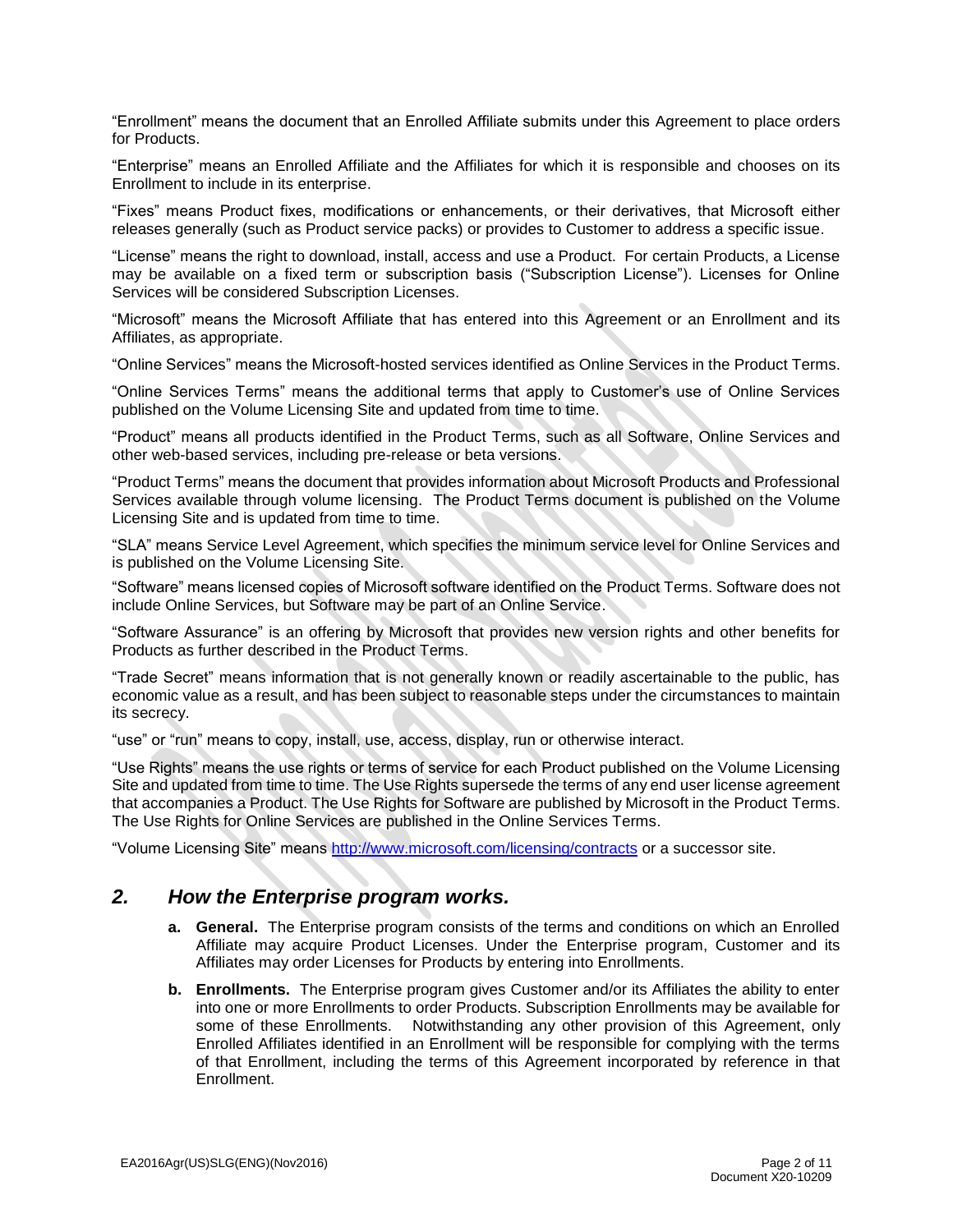**c. Licenses.** The types of Licenses available are (1) Licenses obtained under Software Assurance (L&SA), and (2) Subscription Licenses. These License types, as well as additional License Types, are further described in the Product List.

### *3. Licenses for Products.*

- **a. License Grant.** Microsoft grants the Enterprise a non-exclusive, worldwide and limited right to download, install and use software Products, and to access and use the Online Services, each in the quantity ordered under an Enrollment. The rights granted are subject to the terms of this Agreement, the Use Rights and the Product Terms. Microsoft reserves all rights not expressly granted in this Agreement.
- **b. Duration of Licenses.** Subscription Licenses and most Software Assurance rights are temporary and expire when the applicable Enrollment is terminated or expires, unless the Enrolled Affiliate exercises a buy-out option, which is available for some Subscription Licenses. Except as otherwise noted in the applicable Enrollment or Use Rights, all other Licenses become perpetual only when all payments for that License have been made and the initial Enrollment term has expired.
- **c. Applicable Use Rights.**
	- **(i) Products (other than Online Services)**. The Use Rights in effect on the effective date of the applicable Enrollment term will apply to Enterprise's use of the version of each Product that is current at the time. For future versions and new Products, the Use Rights in effect when those versions and Products are first released will apply. Changes Microsoft makes to the Use Rights for a particular version will not apply unless the Enrolled Affiliate chooses to have those changes apply. The Use Rights applicable to perpetual Licenses that were acquired under a previous agreement or Enrollment are determined by the Agreement or Enrollment under which they were acquired. Renewal of Software Assurance does not change which Use Rights apply to those Licenses.
	- **(ii) Online Services**. For Online Services, the Use Rights in effect on the subscription start date will apply for the subscription term as defined in the Product Terms.
- **d. Downgrade rights.** Enrolled Affiliate may use an earlier version of a Product other than Online Services than the version that is current on the effective date of the Enrollment. For Licenses acquired in the current Enrollment term, the Use Rights for the current version apply to the use of the earlier version. If the earlier Product version includes features that are not in the new version, then the Use Rights applicable to the earlier version apply with respect to those features.
- **e. New Version Rights under Software Assurance.** Enrolled Affiliate must order and maintain continuous Software Assurance coverage for each License ordered. With Software Assurance coverage, Enterprise automatically has the right to use a new version of a licensed Product as soon as it is released, even if Enrolled Affiliate chooses not to use the new version immediately.
	- **(i)** Except as otherwise permitted under an Enrollment, use of the new version will be subject to the new version's Use Rights.
	- **(ii)** If the License for the earlier version of the Product is perpetual at the time the new version is released, the License for the new version will also be perpetual. Perpetual Licenses obtained through Software Assurance replace any perpetual Licenses for the earlier version.
- **f. License confirmation.** This Agreement, the applicable Enrollment, Enrolled Affiliate's order confirmation, and any documentation evidencing transfers of perpetual Licenses, together with proof of payment, will be Enrolled Affiliate's evidence of all Licenses obtained under an Enrollment.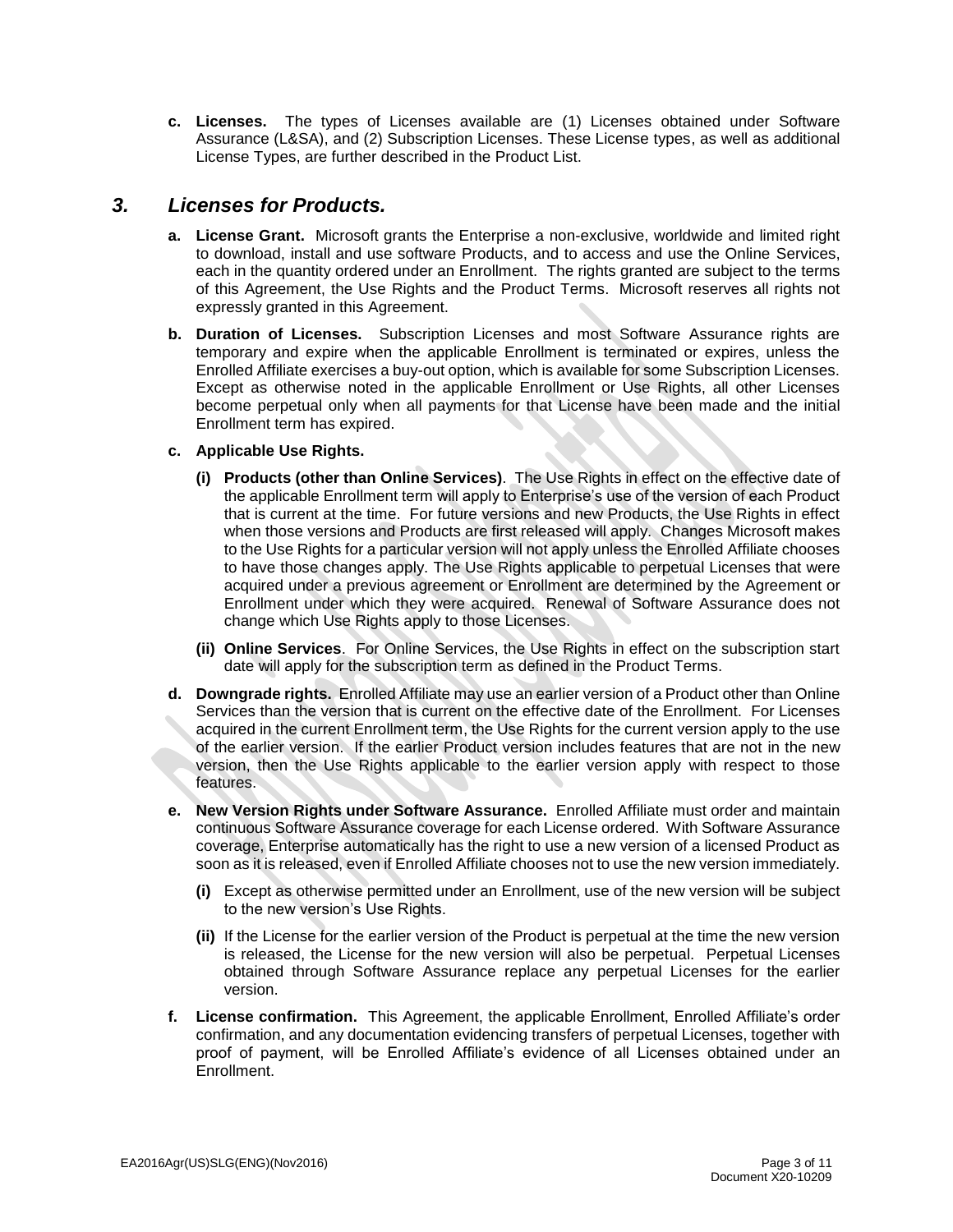**g. Reorganizations, consolidations and privatizations.** If the number of Licenses covered by an Enrollment changes by more than ten percent as a result of (1) a reorganization, consolidation or privatization of an entity or an operating division, (2) a privatization of an Affiliate or an operating division of Enrolled Affiliate or any of its Affiliates, or (3) a consolidation including a merger with a third party that has an existing agreement or Enrollment, Microsoft will work with Enrolled Affiliate in good faith to determine how to accommodate its changed circumstances in the context of this Agreement.

## *4. Making copies of Products and re-imaging rights.*

- **a. General.** Enrolled Affiliate may make as many copies of Products, as it needs to distribute them within the Enterprise. Copies must be true and complete (including copyright and trademark notices) from master copies obtained from a Microsoft approved fulfillment source. Enrolled Affiliate may use a third party to make these copies, but Enrolled Affiliate agrees it will be responsible for any third party's actions. Enrolled Affiliate agrees to make reasonable efforts to notify its employees, agents, and any other individuals who use the Products that the Products are licensed from Microsoft and subject to the terms of this Agreement.
- **b. Copies for training/evaluation and back-up.** For all Products other than Online Services, Enrolled Affiliate may: (1) use up to 20 complimentary copies of any licensed Product in a dedicated training facility on its premises for purposes of training on that particular Product, (2) use up to 10 complimentary copies of any Products for a 60-day evaluation period, and (3) use one complimentary copy of any licensed Product for back-up or archival purposes for each of its distinct geographic locations. Trials for Online Services may be available if specified in the Use Rights.
- **c. Right to re-image.** In certain cases, re-imaging is permitted using the Product media. If the Microsoft Product is licensed (1) from an original equipment manufacturer (OEM), (2) as a full packaged Product through a retail source, or (3) under another Microsoft program, then media provided under this Agreement may generally be used to create images for use in place of copies provided through that separate source. This right is conditional upon the following:
	- **(i)** Separate Licenses must be acquired from the separate source for each Product that is reimaged.
	- **(ii)** The Product, language, version, and components of the copies made must be identical to the Product, language, version, and all components of the copies they replace and the number of copies or instances of the re-imaged Product permitted remains the same.
	- **(iii)** Except for copies of an operating system and copies of Products licensed under another Microsoft program, the Product type (e.g., Upgrade or full License) re-imaged must be identical to the Product type licensed from the separate source.
	- **(iv)** Enrolled Affiliate must adhere to any Product-specific processes or requirements for reimaging identified in the Product Terms.

Re-imaged Products remain subject to the terms and use rights of the License acquired from the separate source. This subsection does not create or extend any Microsoft warranty or support obligation.

# *5. Transferring and reassigning Licenses.*

- **a. License transfers.** License transfers are not permitted, except that Customer or an Enrolled Affiliate may transfer only fully-paid perpetual Licenses to:
	- **(i)** an Affiliate, or
	- **(ii)** a third party solely in connection with the transfer of hardware or employees to whom the Licenses have been assigned as part of (A) a privatization of an Affiliate or agency or of an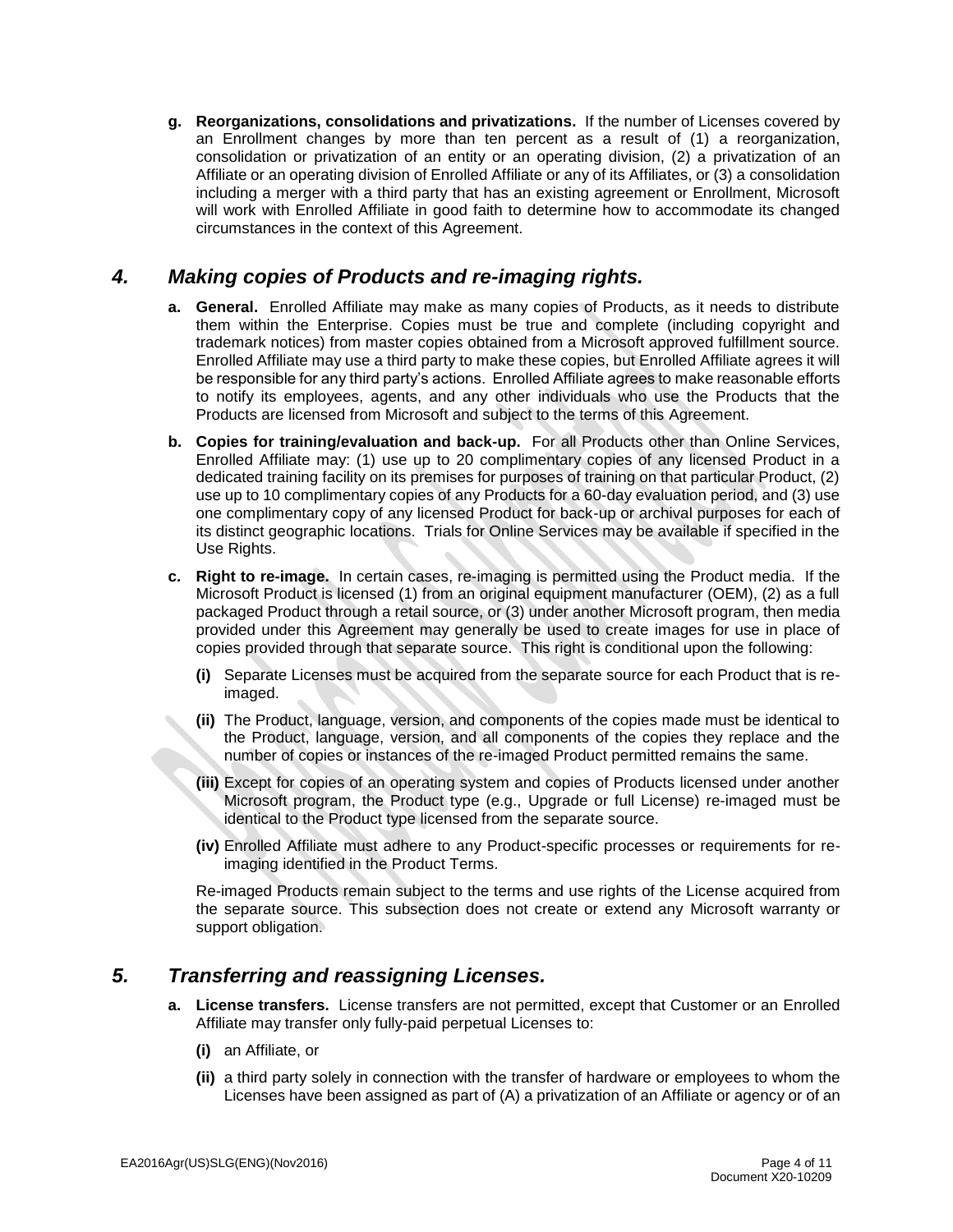operating division of Enrolled Affiliate or an Affiliate, (B) a reorganization, or (C) a consolidation.

Upon such transfer, Customer or Enrolled Affiliate must uninstall and discontinue using the licensed Product and render any copies unusable.

- **b. Notification of License Transfer.** Enrolled Affiliate must notify Microsoft of a License transfer by completing a license transfer form, which can be obtained from <http://www.microsoft.com/licensing/contracts> and sending the completed form to Microsoft before the License transfer. No License transfer will be valid unless Enrolled Affiliate provides to the transferee, and the transferee accepts in writing, documents sufficient to enable the transferee to ascertain the scope, purpose and limitations of the rights granted by Microsoft under the licenses being transferred (includingthe applicable Use Rights, use and transfer restrictions, warranties and limitations of liability). Any License transfer not made in compliance with this section will be void.
- **c. Internal Assignment of Licenses and Software Assurance.** Licenses and Software Assurance must be assigned to a single user or device within the Enterprise. Licenses and Software Assurance may be reassigned within the Enterprise as described in the Use Rights.

#### *6. Term and termination.*

- **a. Term.** The term of this Agreement will be 36 full calendar months from the effective date unless terminated by either party as described below. Each Enrollment will have the term provided in that Enrollment.
- **b. Termination without cause.** Either party may terminate this Agreement, without cause, upon 60 days' written notice. In the event of termination, new Enrollments will not be accepted, but any existing Enrollment will continue for the term of such Enrollment and will continue to be governed by this Agreement.
- **c. Mid-term termination for non-appropriation of Funds.** Enrolled Affiliate may terminate this Agreement or an Enrollment without liability, penalty or further obligation to make payments if funds to make payments under the Agreement or Enrollment are not appropriated or allocated by the Enrolled Affiliate for such purpose.
- **d. Termination for cause.** Without limiting any other remedies it may have, either party may terminate an Enrollment if the other party materially breaches its obligations under this Agreement, including any obligation to submit orders or pay invoices. Except where the breach is by its nature not curable within 30 days, the terminating party must give the other party 30 days' notice of its intent to terminate and an opportunity to cure the breach.

If Microsoft gives such notice to an Enrolled Affiliate, Microsoft also will give Customer a copy of that notice and Customer agrees to help resolve the breach. If the breach affects other Enrollments and cannot be resolved between Microsoft and Enrolled Affiliate, together with Customer's help, within a reasonable period of time, Microsoft may terminate this Agreement and all Enrollments under it. If an Enrolled Affiliate ceases to be Customer's Affiliate, it must promptly notify Microsoft, and Microsoft may terminate the former Affiliate's Enrollment. If an Enrolled Affiliate terminates its Enrollment as a result of a breach by Microsoft, or if Microsoft terminates an Enrollment because Enrolled Affiliate ceases to be Customer's Affiliate, then Enrolled Affiliate will have the early termination rights described in the Enrollment.

- **e. Early termination.** If (1) an Enrolled Affiliate terminates its Enrollment as a result of a breach by Microsoft, or (2) if Microsoft terminates an Enrollment because the Enrolled Affiliate has ceased to be an Affiliate of Customer, or (3) Enrolled Affiliate terminates an Enrollment for nonappropriation of funds, or (4) Microsoft terminates an Enrollment for non-payment due to nonappropriation of funds, then the Enrolled Affiliate will have the following options:
	- **(i)** It may immediately pay the total remaining amount due, including all installments, in which case, the Enrolled Affiliate will have perpetual rights for all Licenses it has ordered; or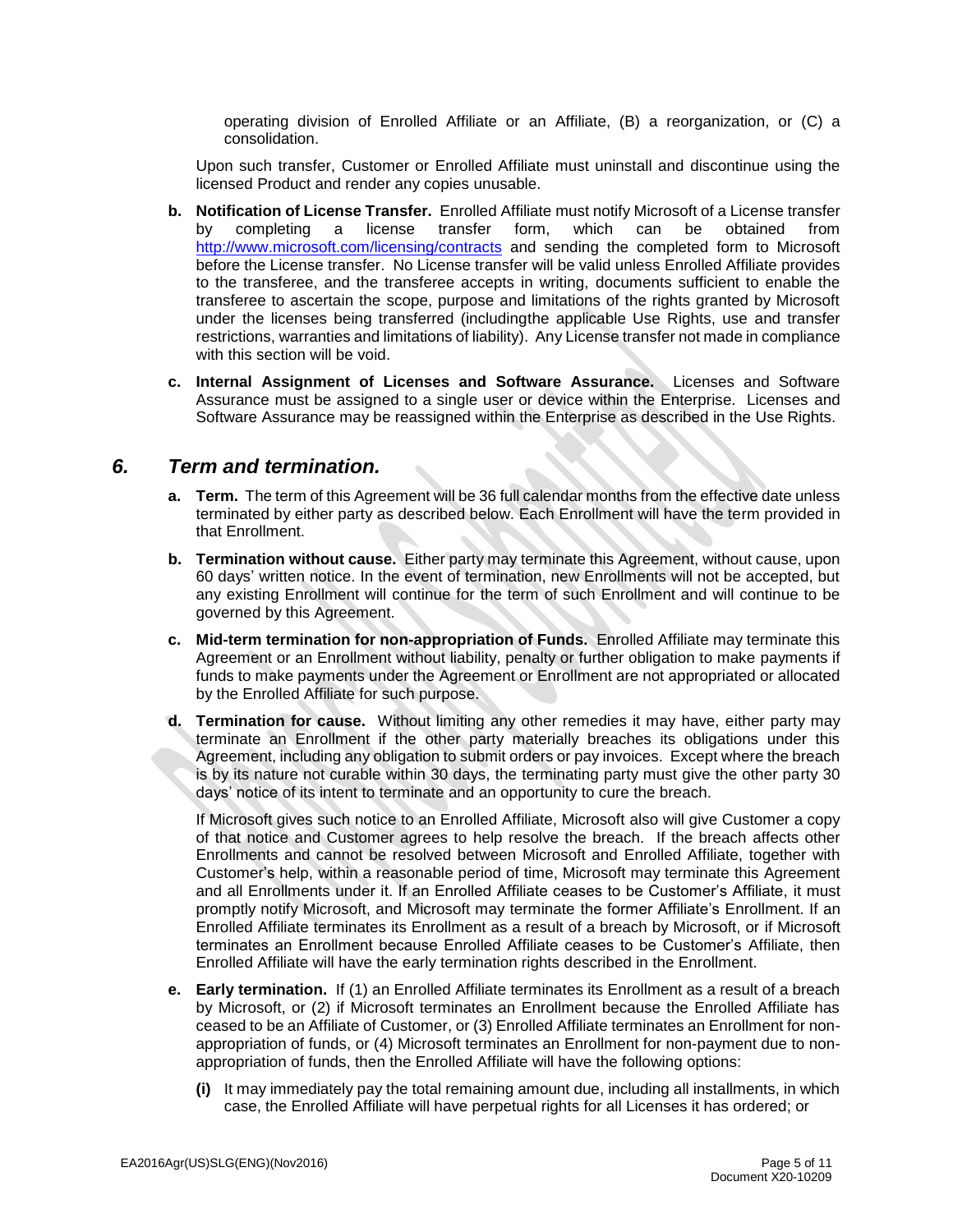- **(ii)** It may pay only amounts due as of the termination date, in which case the Enrolled Affiliate will have perpetual Licenses for:
	- **1)** all copies of Products (including the latest version of Products ordered under SA coverage in the current term) for which payment has been made in full, and
	- **2)** the number of copies of Products it has ordered (including the latest version of Products ordered under Software Assurance coverage in current term) that is proportional to the total of installment payments paid versus total amounts due (paid and payable) if the early termination had not occurred.
- **(iii)** In the case of early termination under subscription Enrollments, Enrolled Affiliate will have the following options:
	- **1)** For eligible Products, Enrolled Affiliate may obtain perpetual Licenses as described in the section of the Enrollment titled "Buy-out option," provided that Microsoft receives the buy-out order for those Licenses within 60 days after Enrolled Affiliate provides notice of termination.
	- **2)** In the event of a breach by Microsoft, if Customer chooses not to exercise a buy-out option, Microsoft will issue Enrolled Affilaite a credit for any amount paid in advance for Subscription Licenses that the Enterprise will not be able to use to do the termination of the Enrollment.

Nothing in this section shall affect perpetual License rights acquired either in a separate agreement or in a prior term of the terminated Enrollment.

- **f. Effect of termination or expiration.** When an Enrollment expires or is terminated,
	- **(i)** Enrolled Affiliate must order Licenses for all copies of Products it has run for which it has not previously submitted an order. Any and all unpaid payments for any order of any kind remain due and payable. Except as provided in the subsection titled "Early termination," all unpaid payments for Licenses immediately become due and payable.
	- **(ii)** Enrolled Affiliate's right to Software Assurance benefits under this Agreement ends if it does not renew Software Assurance.
- **g. Modification or termination of an Online Service for regulatory reasons.** Microsoft may modify or terminate an Online Service where there is any current or future government requirement or obligation that: (1) subjects Microsoft to any regulation or requirement not generally applicable to businesses operating in the jurisdiction; (2) presents a hardship for Microsoft to continue operating the Online Service without modification; and/or (3) causes Microsoft to believe these terms or the Online Service may conflict with any such requirement or obligation.
- **h. Program updates.** Microsoft may make changes to this program that will make it necessary for Customer and its Enrolled Affiliates to enter into new agreements and Enrollments at the time of an Enrollment renewal.

# *7. Use, ownership, rights, and restrictions.*

- **a. Products.** Unless otherwise specified in a supplemental agreement, use of any Product is governed by the Use Rights specific to each Product and version and by the terms of the applicable supplemental agreement.
- **b. Fixes.** Each Fix is licensed under the same terms as the Product to which it applies. If a Fix is not provided for a specific Product, any use rights Microsoft provides with the Fix will apply.
- **c. Non-Microsoft software and technology.** Enrolled Affiliate is solely responsible for any non-Microsoft software or technology that it installs or uses with the Products or Fixes.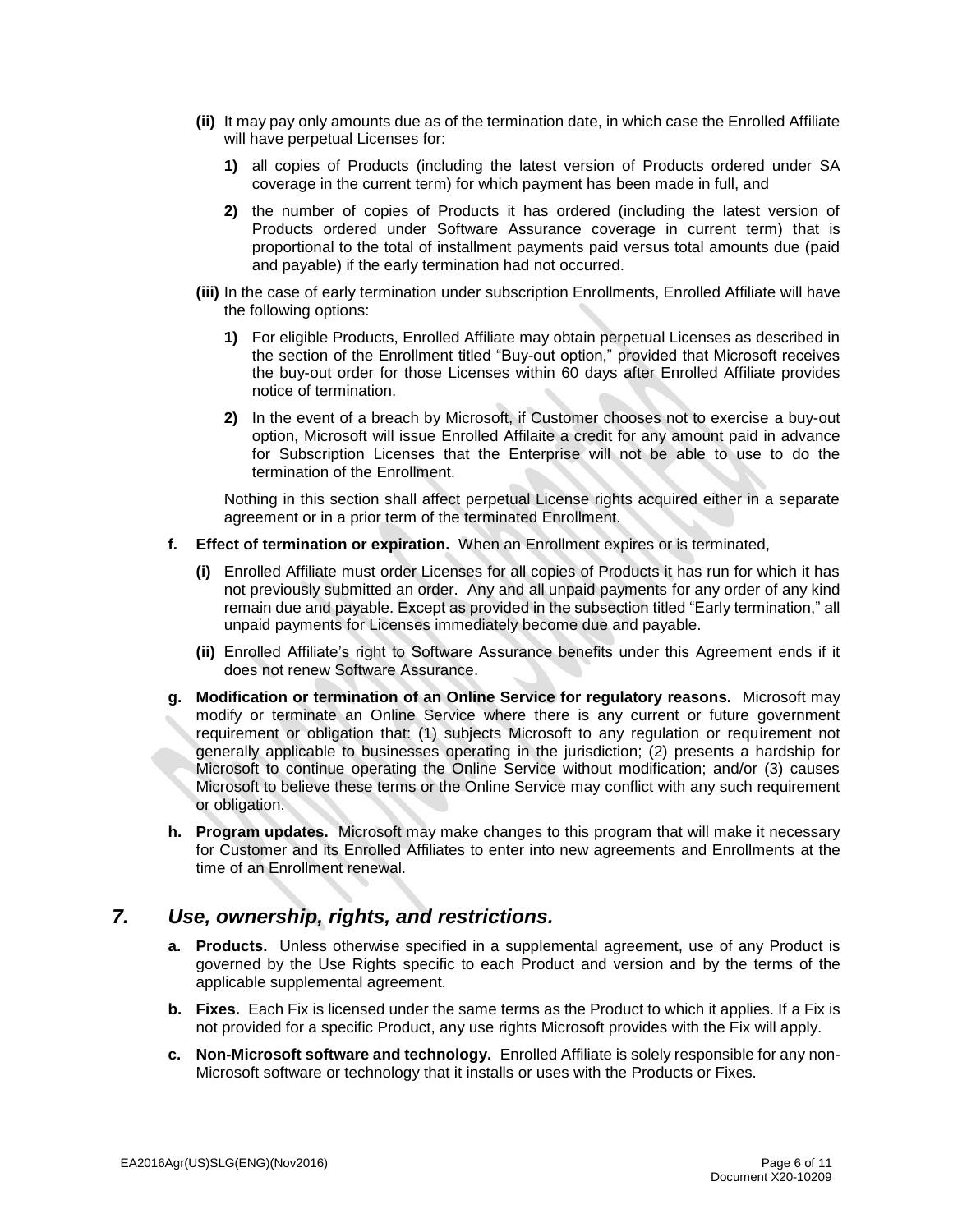- **d. Restrictions.** Enrolled Affiliate must not (and is not licensed to) (1) reverse engineer, decompile, or disassemble any Product or Fix; (2) install or use non-Microsoft software or technology in any way that would subject Microsoft's intellectual property or technology to any other license terms; or (3) work around any technical limitations in a Product or Fix or restrictions in Product documentation. Customer must not (and is not licensed to) () separate and run parts of a Product or Fix on more than one device, upgrade or downgrade parts of a Product or Fix at different times, or transfer parts of a Product or Fix separately; or (ii) distribute, sublicense, rent, lease, lend any Products or Fixes, in whole or in part, or use them to offer hosting services to a third party.
- **e. Reservation of rights.** Products and Fixes are protected by copyright and other intellectual property rights laws and international treaties. Microsoft reserves all rights not expressly granted in this agreement. No rights will be granted or implied by waiver or estoppel. Rights to access or use Software on a device do not give Customer any right to implement Microsoft patents or other Microsoft intellectual property in the device itself or in any other software or devices.

# *8. Confidentiality.*

"Confidential Information" is non-public information that is designated "confidential" or that a reasonable person should understand is confidential, including Customer Data. Confidential Information does not include information that (a) becomes publicly available without a breach of this agreement, (b) the receiving party received lawfully from another source without a confidentiality obligation, (c) is independently developed, or (d) is a comment or suggestion volunteered about the other party's business, products or services.

Each party will take reasonable steps to protect the other's Confidential Information and will use the other party's Confidential Information only for purposes of the parties' business relationship. Neither party will disclose that Confidential Information to third parties, except to its employees, Affiliates, contractors, advisors and consultants ("Representatives") and then only on a need-to-know basis under nondisclosure obligations at least as protective as this agreement. Each party remains responsible for the use of the Confidential Information by its Representatives and, in the event of discovery of any unauthorized use or disclosure, must promptly notify the other party.

A party may disclose the other's Confidential Information if required by law; but only after it notifies the other party (if legally permissible) to enable the other party to seek a protective order.

Neither party is required to restrict work assignments of its Representatives who have had access to Confidential Information. Each party agrees that the use of information retained in Representatives' unaided memories in the development or deployment of the parties' respective products or services does not create liability under this Agreement or trade secret law, and each party agrees to limit what it discloses to the other accordingly.

These obligations apply (i) for Customer Data until it is deleted from the Online Services, and (ii) for all other Confidential Information, for a period of five years after a party receives the Confidential Information.

#### *9. Privacy and compliance with laws.*

- **a.** Enrolled Affiliate consents to the processing of personal information by Microsoft and its agents to facilitate the subject matter of this Agreement. Enrolled Affiliate will obtain all required consents from third parties under applicable privacy and data protection law before providing personal information to Microsoft.
- **b.** Personal information collected under this agreement (i) may be transferred, stored and processed in the United States or any other country in which Microsoft or its service providers maintain facilities and (ii) will be subject to the privacy terms specified in the Use Rights. Microsoft will abide by the requirements of European Economic Area and Swiss data protection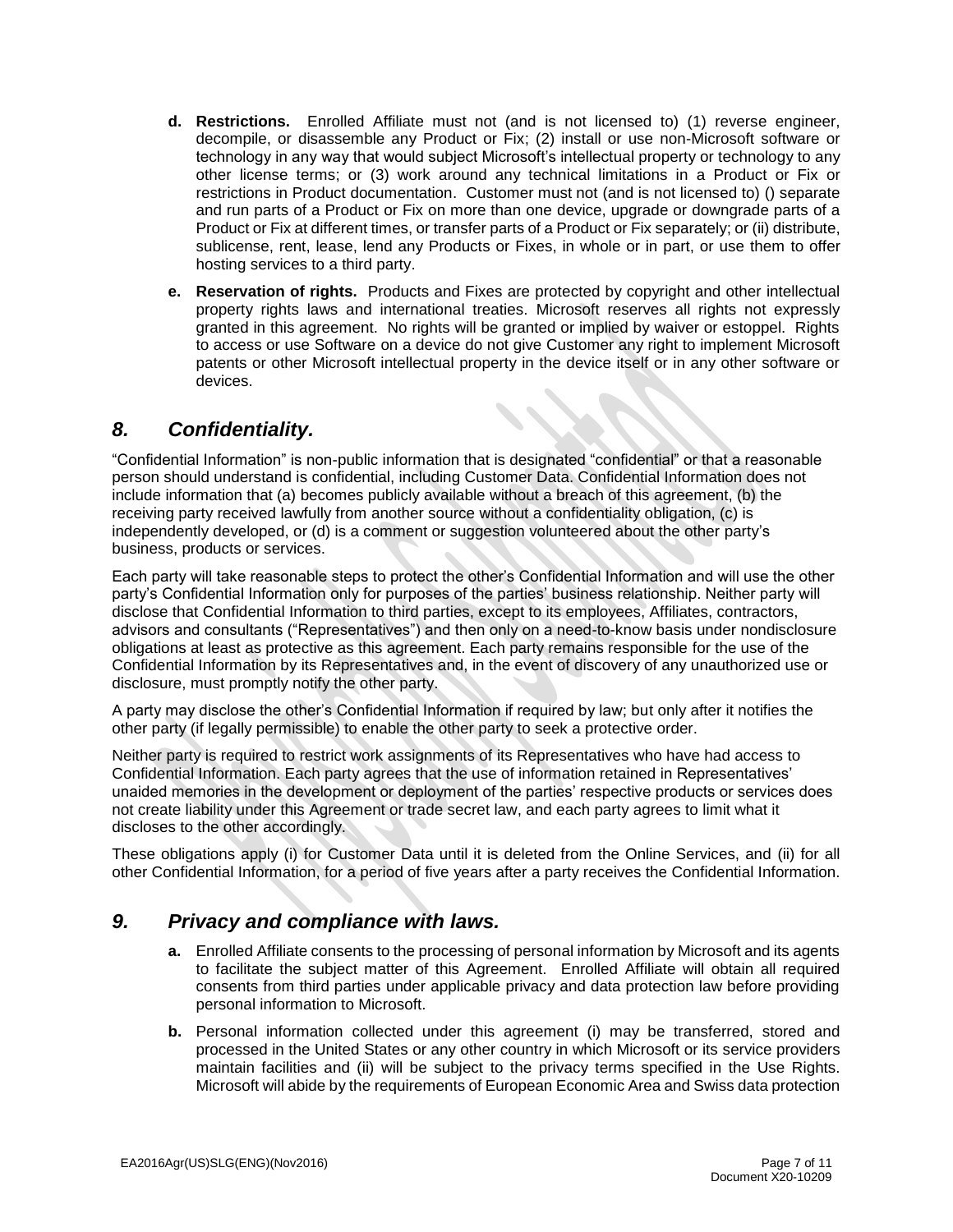law regarding the collection, use, transfer, retention, and other processing of personal data from the European Economic Area and Switzerland.

**c. U.S. export.** Products and Fixes are subject to U.S. export jurisdiction. Enrolled Affiliate must comply with all applicable international and national laws, including the U.S. Export Administration Regulations and International Traffic in Arms Regulations, and end-user, end use and destination restrictions issued by U.S. and other governments related to Microsoft products, services and technologies.

#### *10. Warranties.*

#### **a. Limited warranties and remedies.**

- **(i) Software.** Microsoft warrants that each version of the Software will perform substantially as described in the applicable Product documentation for one year from the date the Enterprise is first licensed for that version. If it does not and the Enterprise notifies Microsoft within the warranty term, then Microsoft will, at its option (1) return the price Enrolled Affiliate paid for the Software license, or (2) repair or replace the Software.
- **(ii) Online Services.** Microsoft warrants that each Online Service will perform in accordance with the applicable SLA during the Enterprise's use. The Enterprise's remedies for breach of this warranty are in the SLA.

The remedies above are the Enterprise's sole remedies for breach of the warranties in this section. Customer waives any breach of warranty claims not made during the warranty period.

- **b. Exclusions.** The warranties in this agreement do not apply to problems caused by accident, abuse, or use in a manner inconsistent with this Agreement, including failure to meet minimum system requirements. These warranties do not apply to free, trial, pre-release, or beta products, or to components of Products that Enrolled Affiliate is permitted to redistribute.
- **c. Disclaimer. Except for the limited warranties above, Microsoft provides no other warranties or conditions and disclaims any other express, implied, or statutory warranties, including warranties of quality, title, non-infringement, merchantability, and fitness for a particular purpose.**

# *11. Defense of third party claims.*

The parties will defend each other against the third-party claims described in this section and will pay the amount of any resulting adverse final judgment or approved settlement, but only if the defending party is promptly notified in writing of the claim and has the right to control the defense and any settlement of it. The party being defended must provide the defending party with all requested assistance, information, and authority. The defending party will reimburse the other party for reasonable out-of-pocket expenses it incurs in providing assistance. This section describes the parties' sole remedies and entire liability for such claims.

- **a. By Microsoft.** Microsoft will defend Enrolled Affiliate against any third-party claim to the extent it alleges that a Product or Fix made available by Microsoft for a fee and used within the scope of the license granted (unmodified from the form provided by Microsoft and not combined with anything else) misappropriates a trade secret or directly infringes a patent, copyright, trademark or other proprietary right of a third party. If Microsoft is unable to resolve a claim of infringement under commercially reasonable terms, it may, at its option, either (1) modify or replace the Product or Fix with a functional equivalent; or (2) terminate Enrolled Affiliate's license and refund any prepaid license fees (less depreciation on a five-year, straight-line basis) for perpetual licenses and any amount paid for Online Services for any usage period after the termination date. Microsoft will not be liable for any claims or damages due to Enrolled Affiliate's continued use of a Product or Fix after being notified to stop due to a third-party claim.
- **b. By Enrolled Affiliate.** To the extent permitted by applicable law, Enrolled Affiliate will defend Microsoft against any third-party claim to the extent it alleges that: (1) any Customer Data or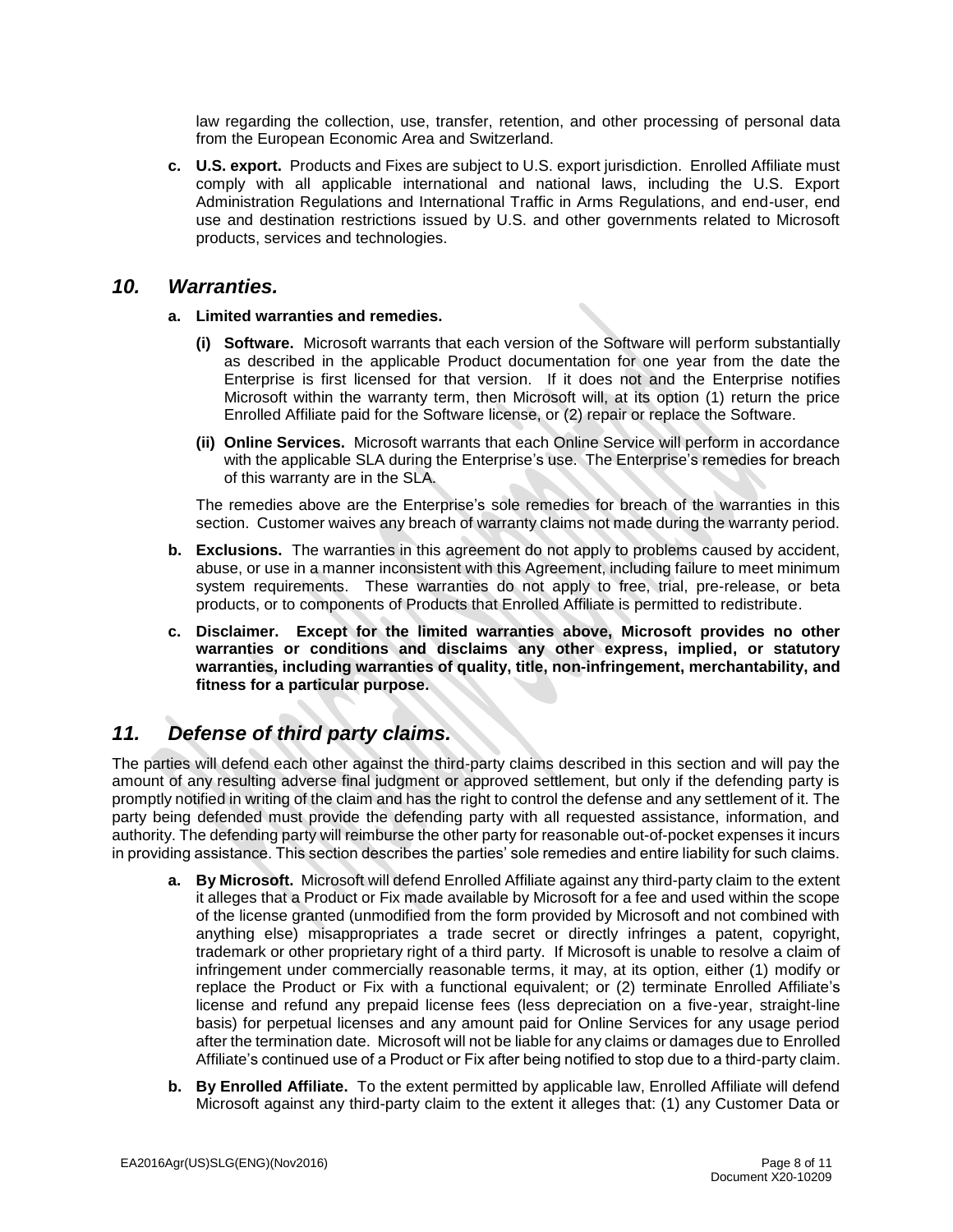non-Microsoft software hosted in an Online Service by Microsoft on Enrolled Affiliate's behalf misappropriates a trade secret or directly infringes a patent, copyright, trademark, or other proprietary right of a third party; or (2) Enrolled Affiliate's use of any Product or Fix, alone or in combination with anything else, violates the law or damages a third party.

# *12. Limitation of liability.*

For each Product, each party's maximum, aggregate liability to the other under this Agreement is limited to direct damages finally awarded in an amount not to exceed the amounts Enrolled Affiliate was required to pay for the applicable Products during the term of this Agreement, subject to the following:

- **a. Online Services**. For Online Services, Microsoft's maximum liability to Enrolled Affiliate for any incident giving rise to a claim will not exceed the amount Enrolled Affiliate paid for the Online Service during the 12 months before the incident.
- **b. Free Products and Distributable Code.** For Products provided free of charge and code that Enrolled Affiliate is authorized to redistribute to third parties without separate payment to Microsoft, Microsoft's liability is limited to direct damages finally awarded up to US\$5,000.
- **c. Exclusions.** In no event will either party be liable for indirect, incidental, special, punitive, or consequential damages, or for loss of use, loss of business information, loss of revenue, or interruption of business, however caused or on any theory of liability.
- **d. Exceptions.** No limitation or exclusions will apply to liability arising out of either party's (1) confidentiality obligations (except for all liability related to Customer Data, which will remain subject to the limitations and exclusions above); (2) defense obligations; or (3) violation of the other party's intellectual property rights.

## *13. Verifying compliance.*

- **a. Right to verify compliance.** Enrolled Affiliate must keep records relating to all use and distribution of Products by Enrolled Affiliate and its Affiliates. Microsoft has the right, at its expense, to the extent permitted by applicable law, to verify compliance with the Product's license terms. Enrolled Affiliate must promptly provide the independent auditor with any information the auditor reasonably requests in furtherance of the verification, including access to systems running the Products and evidence of Licenses for Products Enrolled Affiliate hosts, sublicenses, or distributes to third parties. Enrolled Affiliate agrees to complete Microsoft's self-audit process, which Microsoft may require as an alternative to a third party audit.
- **b. Remedies for non-compliance.** If verification or self-audit reveals any unlicensed use or distribution, then within 30 days, (1) Enrolled Affiliate must order sufficient Licenses to cover that use or distribution, and (2) if unlicensed use or distribution is 5% or more, Enrolled Affiliate must reimburse Microsoft for the cost Microsoft has incurred in verification and acquire the necessary additional licenses at 125% of the price based on the then-current price list and Enrolled Affiliate price level. The unlicensed use percentage is based on the total number of licenses purchased compared to actual install base. If there is no unlicensed use, Microsoft will not subject Enrolled Affiliate to another verification for at least one year. By exercising the rights and procedures described above, Microsoft does not waive its rights to enforce this Agreement or to protect its intellectual property by any other means permitted by law.
- **c. Verification process.** Microsoft will notify Enrolled Affiliate at least 30 days in advance of its intent to verify Enrolled Affiliate's compliance with the license terms for the Products Enrolled Affiliate and its Affiliates use or distribute. Microsoft will engage an independent auditor, which will be subject to a confidentiality obligation. Any information collected in the self-audit will be used solely for purposes of determining compliance. This verification will take place during normal business hours and in a manner that does not interfere unreasonably with Enrolled Affiliate's operations.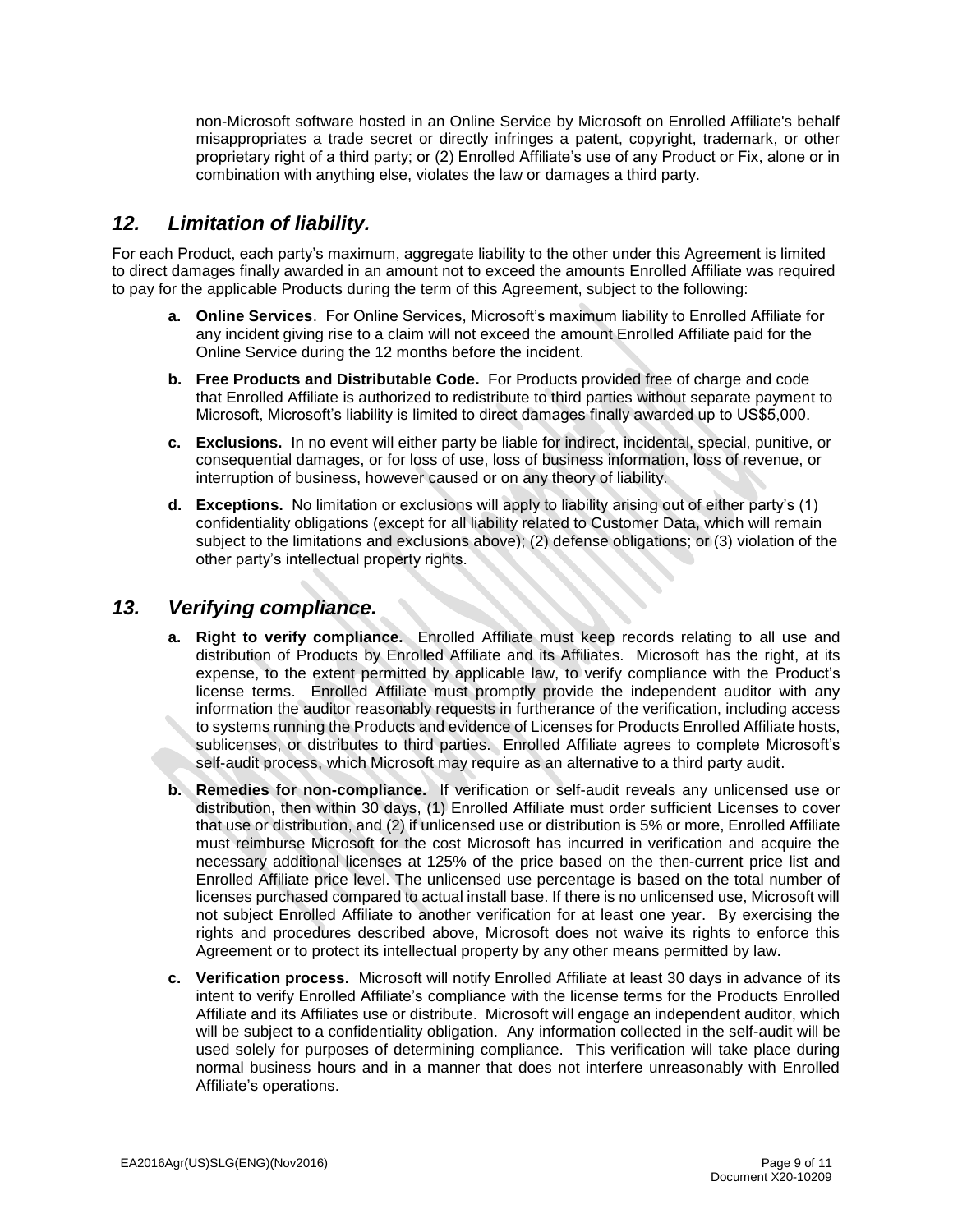#### *14. Miscellaneous.*

- **a. Use of contractors.** Microsoft may use contractors to perform services, but will be responsible for their performance subject to the terms of this Agreement.
- **b. Microsoft as independent contractor.** The parties are independent contractors. Enrolled Affiliate and Microsoft each may develop products independently without using the other's Confidential Information.
- **c. Notices.** Notices to Microsoft must be sent to the address on the signature form. Notices must be in writing and will be treated as delivered on the date shown on the return receipt or on the courier or fax confirmation of delivery. Microsoft may provide information to Enrolled Affiliate about upcoming ordering deadlines, services, and subscription information in electronic form, including by email to contacts provided by Enrolled Affiliate. Emails will be treated as delivered on the transmission date.
- **d. Agreement not exclusive.** Customer is free to enter into agreements to license, use or promote non-Microsoft products.
- **e. Amendments.** Any amendment to this Agreement must be executed by both parties, except that Microsoft may change the Product Terms and the Use Rights from time to time in accordance with the terms of this Agreement. Any conflicting terms and conditions contained in an Enrolled Affiliate's purchase order will not apply. Microsoft may require Customer to sign a new agreement or an amendment before an Enrolled Affiliate enters into an Enrollment under this agreement.
- **f. Assignment.** Either party may assign this Agreement to an Affiliate, but must notify the other party in writing of the assignment. Any other proposed assignment must be approved by the non-assigning party in writing. Assignment will not relieve the assigning party of its obligations under the assigned agreement. Any attempted assignment without required approval will be void.
- **g. Applicable law; dispute resolution.** The terms of this Agreement will be governed by the laws of Customer's state, without giving effect to its conflict of laws. Disputes relating to this Agreement will be subject to applicable dispute resolution laws of Customer's state.
- **h. Severability.** If any provision in this agreement is held to be unenforceable, the balance of the agreement will remain in full force and effect.
- **i. Waiver.** Failure to enforce any provision of this agreement will not constitute a waiver. Any waiver must be in writing and signed by the waiving party.
- **j. No third-party beneficiaries.** This Agreement does not create any third-party beneficiary rights.
- **k. Survival.** All provisions survive termination or expiration of this Agreement except those requiring performance only during the term of the Agreement.
- **l. Management and Reporting.** Customer and/or Enrolled Affiliate may manage account details (e.g., contacts, orders, Licenses, software downloads) on Microsoft's Volume Licensing Service Center ("VLSC") web site (or successor site) at: [https://www.microsoft.com/licensing/servicecenter.](https://www.microsoft.com/licensing/servicecenter) Upon the effective date of this Agreement and any Enrollments, the contact(s) identified for this purpose will be provided access to this site and may authorize additional users and contacts.
- **m. Order of precedence**. In the case of a conflict between any documents in this Agreement that is not expressly resolved in those documents, their terms will control in the following order from highest to lowest priority: (1) this Enterprise Agreement, (2) any Enrollment, (3) the Product Terms, (4) the Online Services Terms, (5) orders submitted under this Agreement, and (6) any other documents in this Agreement. Terms in an amendment control over the amended document and any prior amendments concerning the same subject matter.